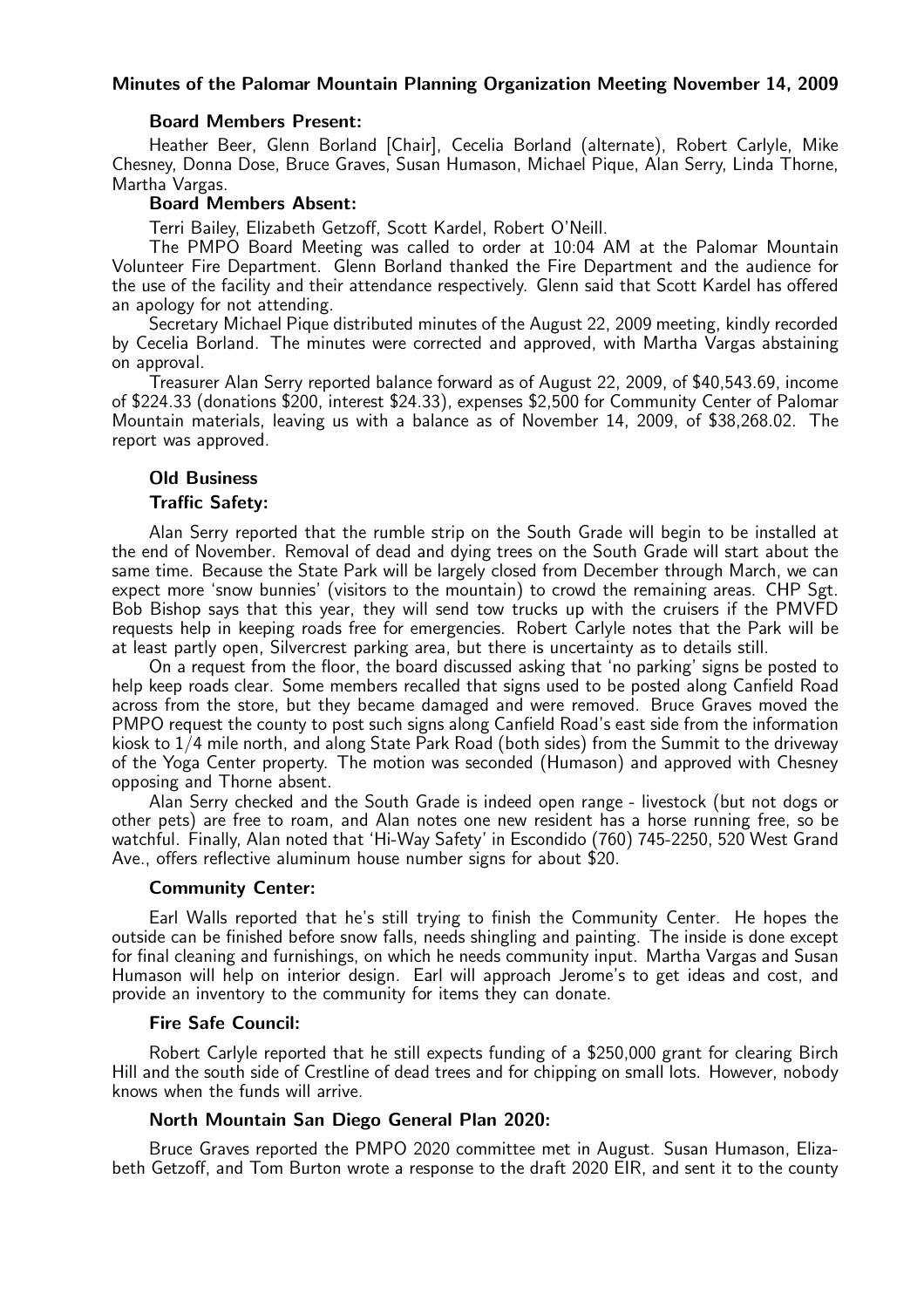## Minutes of the Palomar Mountain Planning Organization Meeting November 14, 2009

in August. The board apparently does not have a current copy of what was sent as the EIR response (?). The PMPO 2020 committee also offered recommendations to the PMPO Board regarding dwelling density and Rural Commercial areas. The pre-FCI density of 1 dwelling per 8 acres is no longer an option, so the 1 dwelling per 10 acres is the closest equivalent, and the committee presented a map showing that designation from Upper Meadow east to Crestline and Birch Hill. The committee also presented a map showing proposed requested Rural Commercial designation ("yellow map"). Alan Serry moved the board accept the committee's recommendations as presented, seconded by Mike Chesney. The motion failed (yeas: Chesney, Serry, Vargas; nays: Beer, G. Borland, Carlyle, Dose, Graves, Humason, Pique, Thorne). A draft map was prepared by discussion adding (to the Rural Commercial designation request) the parcels adjoining the current PMVFD property to the north, northeast, east, and south ("green map"). Robert Carlyle moved the board accept the green map and the committee's dwelling density proposal, seconded by Bruce Graves. The motion passed (yeas: Beer, G. Borland, Carlyle, Dose, Graves, Humason, Pique, Vargas; nays: Chesney, Serry, Thorne). Mike Chesney requested noting that he is unhappy that members of the Sub-Committee changed their votes at the PMPO meeting. He thinks we need deeper documentation of the course of events and the process on this item, as it has "direct" community impact.

Susan Humason suggested the PMPO should speak at the 2020 hearing at the Ruffin Road county offices this Thursday. Martha Vargas will request a time slot for a PMPO representative to speak.

### Communications:

Mike Chesney reported that our new web site, PMPOinfo.com, has been up and running for six weeks. Recently, he has added a donation form and a Facebook subscription function, with 21 followers so far. Mike will talk to Bonnie Phelps and Jim Hamerly to pick up their on-line files from the Palomar Action Committee (PAC).

Linda Thorne remarked that several groups on the mountain are maintaining e-mail distribution lists, including the PMPO, the PMVFD, the Mutual Water Company, and the Community Center. Mike will cooperate with them as possible.

The bylaws Article IX revision is in progress; Robert O'Neill has offered to write up the communications committee's draft in an acceptably formal and precise way, then will be submitted to the Board and the community for approval.

### Well Level Monitoring:

Michael Pique reported that on October 16, he and Mike Probert went to 11 wells and Mike successfully measured water levels in 6 of them.

### New Business:

### Next Meeting date, Newsletter planning:

The next meeting will be January 23, 2010. Susan Humason again offered to prepare and print the newsletter; Terri Bailey has offered to help with advertising sales, and Alan Serry with invoicing. Although we may go paperless at some point, and probably on request at first, we will again print and mail the newsletter in 2010.

#### Scribe Proposal:

The board decided to try hiring a person to take notes and transcribe them to text to help the secretary, Michael Pique, for \$100.

The meeting was adjourned at 12:33 PM. Next meeting: January 23, 2010, at 10:00 AM, Fire Station.

Michael Pique, Secretary. Minutes approved January 30, 2010.